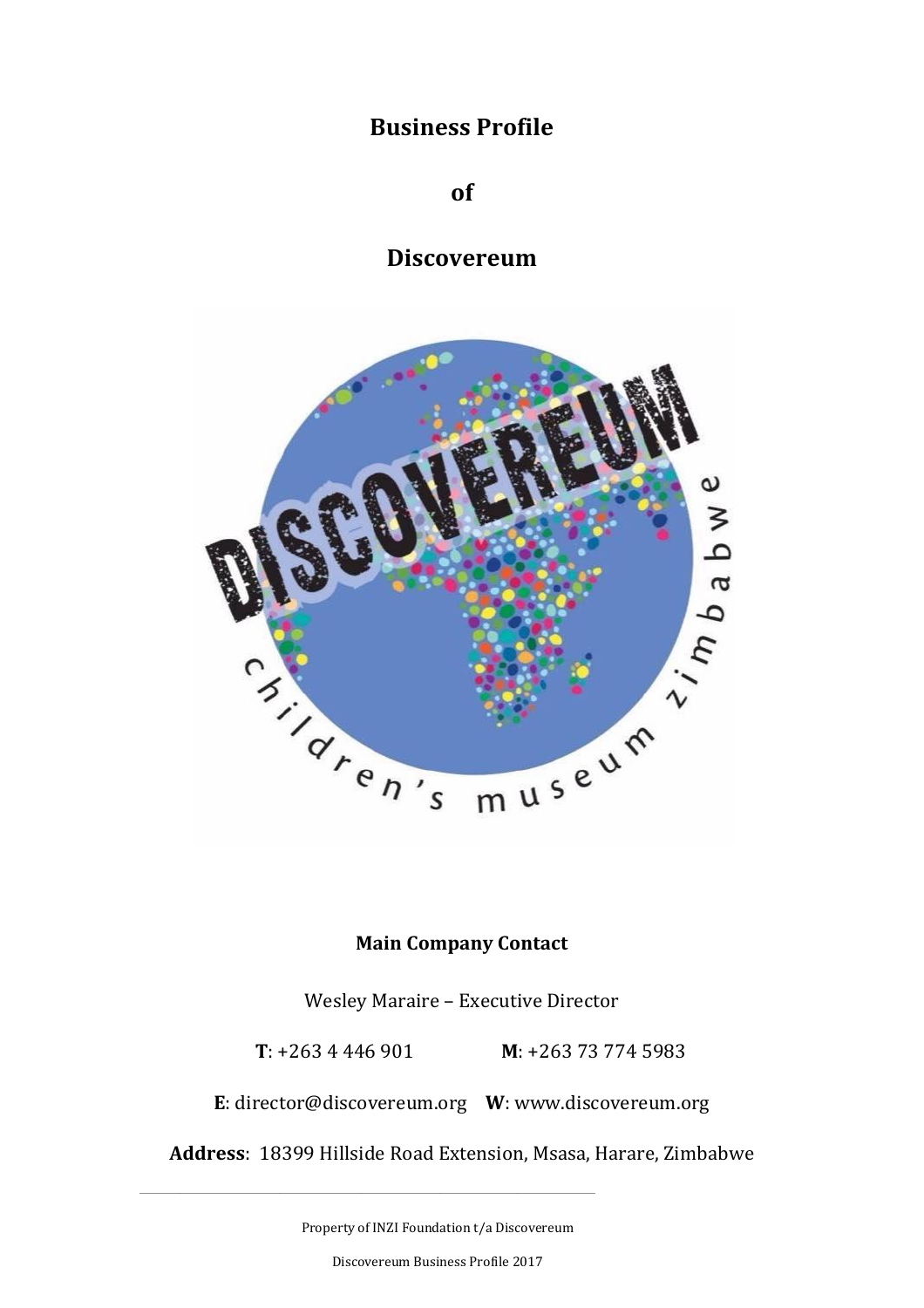# **BUSINESS, ADMINISTRATION & CONTACT INFORMATION**

**Business name**: INZI Foundation t/a Discovereum

**Business type**: Non-profit registered Trust

**Company registration number**: MA01133/2016

**EDR**: 02/09/2016

**Tel**: 04- 446 900

**E-mail**: [info@discovereum.org](mailto:info@discovereum.org)

**Cell**: 073 774 5983

**Physical address**: 18399 Hillside Road Ext, Msasa, Harare

#### **Banking details**:

- 1. **Bank**: Steward Bank Limited
- 2. **Branch**: Avondale
- 3. **Account number**: 1005575563
- 4. **Swift code**: STBLZWHX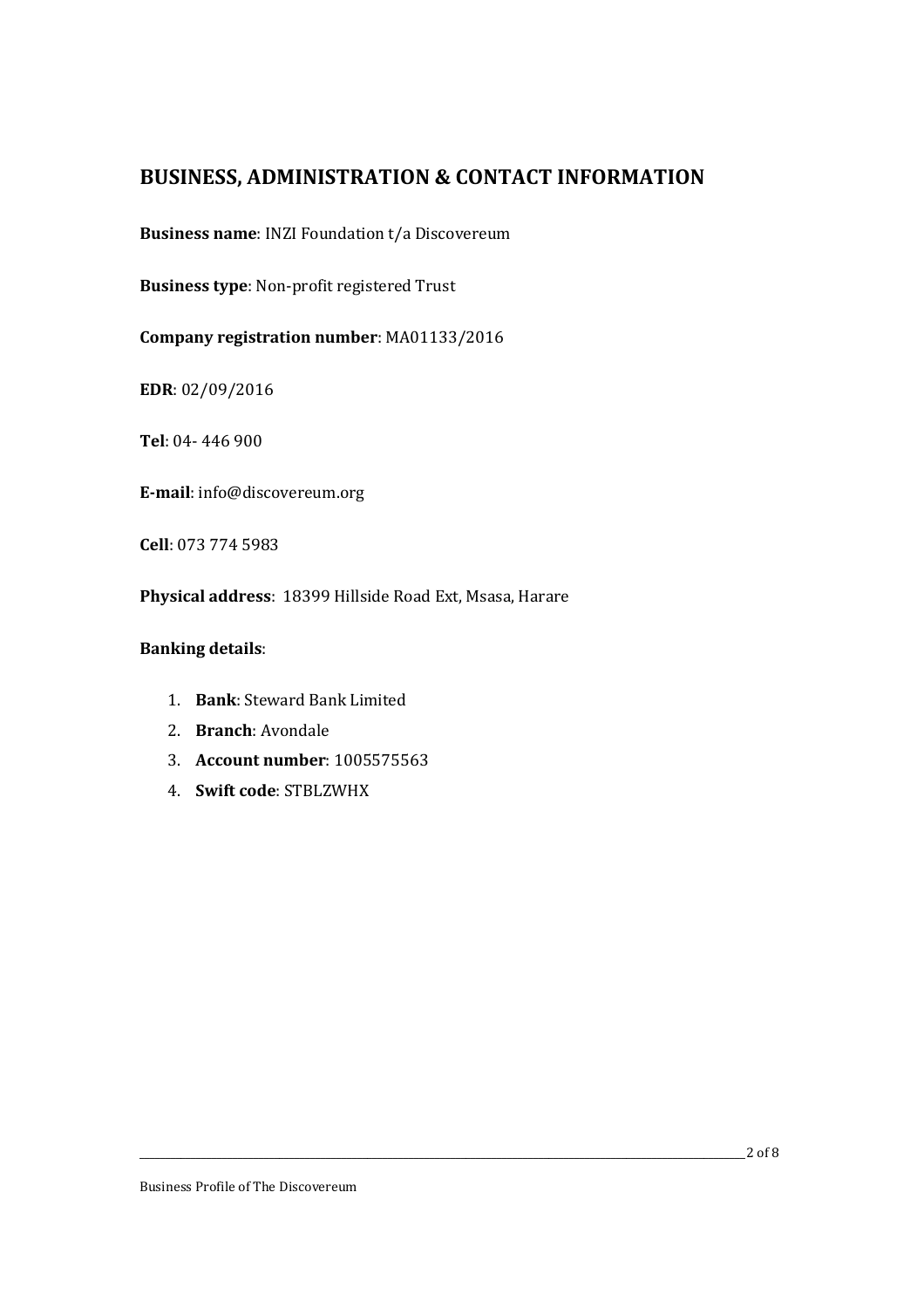# **INTRODUCTION**

#### **Company History**

The Discovereum is the brainchild of Drs J.N. Maraire and A.N. Chiura who upon relocating back to their homeland Zimbabwe recognised a gap in children's learning resources in areas such as science, technology, and art. They sought to establish a learning centre for children and young adults as well as a sanctuary for families to learn collaboratively and interactively with each other. And so, the Discovereum was founded as the first museum with a strong focus on free choice learning and learning through play.

To date, the Founding Trustees have contributed USD\$50,000 towards fixed and variable costs, and USD\$26,000 has been raised through individual philanthropists as well as corporate investments. A further USD\$77,000 investment is needed in order to develop exhibits at a new site that was availed by the Zimbabwe Agricultural Society in August 2017.

#### **What The Company Does**

The Discovereum is a learning centre that provides a safe space for children, teenagers and families to engage in interactive learning about a diverse range of topics with exhibits, which are vital to the development of well-rounded individuals.

The permanent exhibits include: Zimbabwe History and Heritage; Ancient Egypt, Grocery Store, Life Science (human & animal anatomy), Transport / Maritime & Energy (planes, trains, boats & automobiles), Dinosaur Cave, Science Laboratory (chemistry, physics and biology), Arts and Crafts, Auditorium, Technology Centre, outdoor stage and playground, Library as well as an outdoor environmental and conservation site (air, wind, water and soil).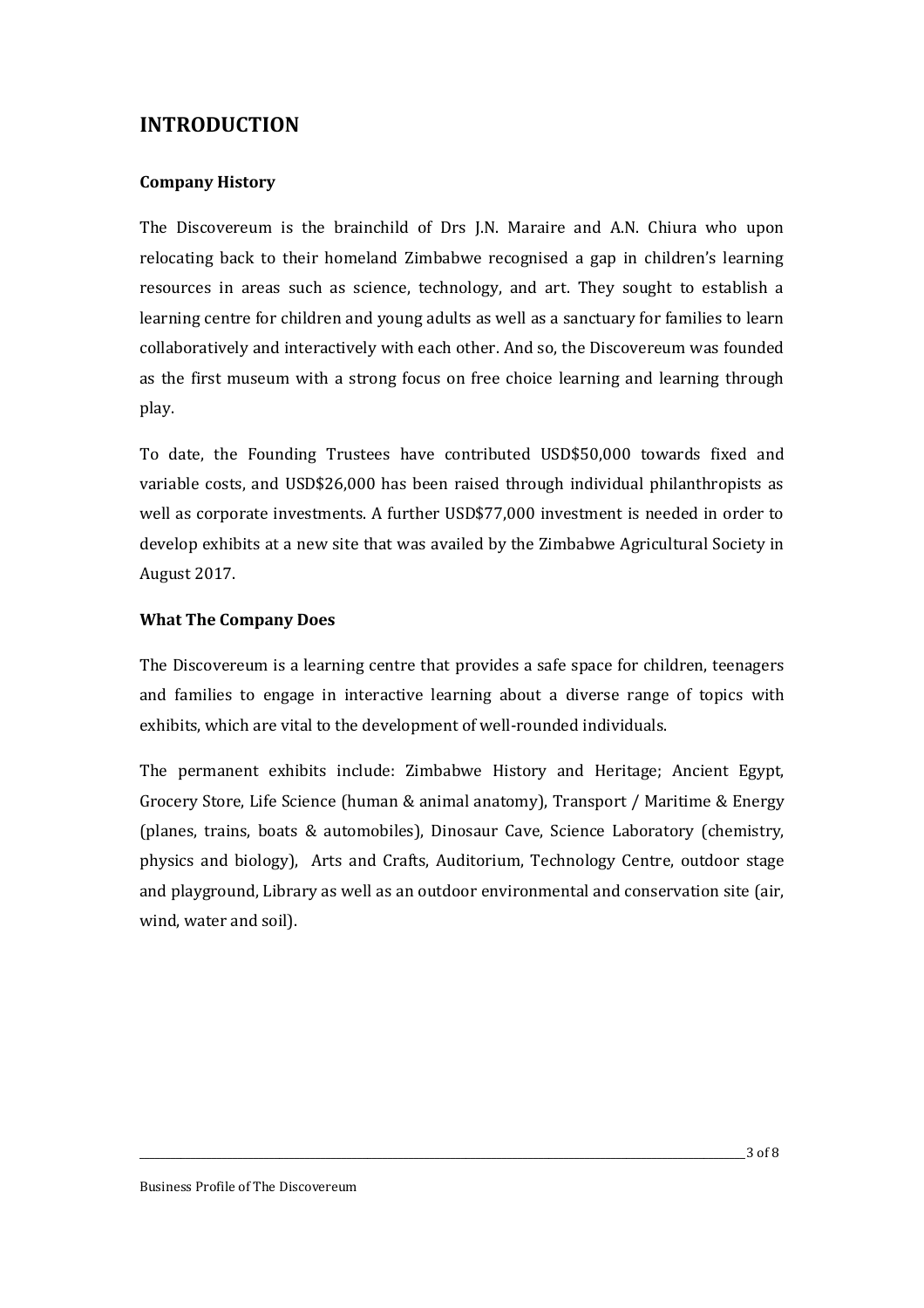# **STRATEGY**

## **Vision Statement**

A hub for the intellectual life for the nation.

#### **Mission Statement**

Create a fun-filled environment of creativity, learning, and discovery through interactive exhibits for young children, teenagers and families.

## **Business Goals & Objectives**

- 1. Make science learning fun for the young people and families
- 2. Supplement academic education with hands-on learning, exploration and discovery
- 3. Complement and reinforce academic syllabi
- 4. Increase exposure to and participation in science learning for rural and urban schools with limited resources
- 5. Create regular performing, literary and visuals arts programmes that stimulate the imagination and entertainment
- 6. A hub for innovation
- 7. Showcase and develop local talent
- 8. A link for youth to connect to other regional and international cultural and science organisations
- 9. Fellowship programmes for interns and young graduates

#### **Business Strategy**

Main areas of funding is from the Board of Trustees, however, philanthopists, development partners as well as corporate investments are an immediate source of funding. Membership subscriptions, on-going events as well as once-off visitors provide another source of revenue.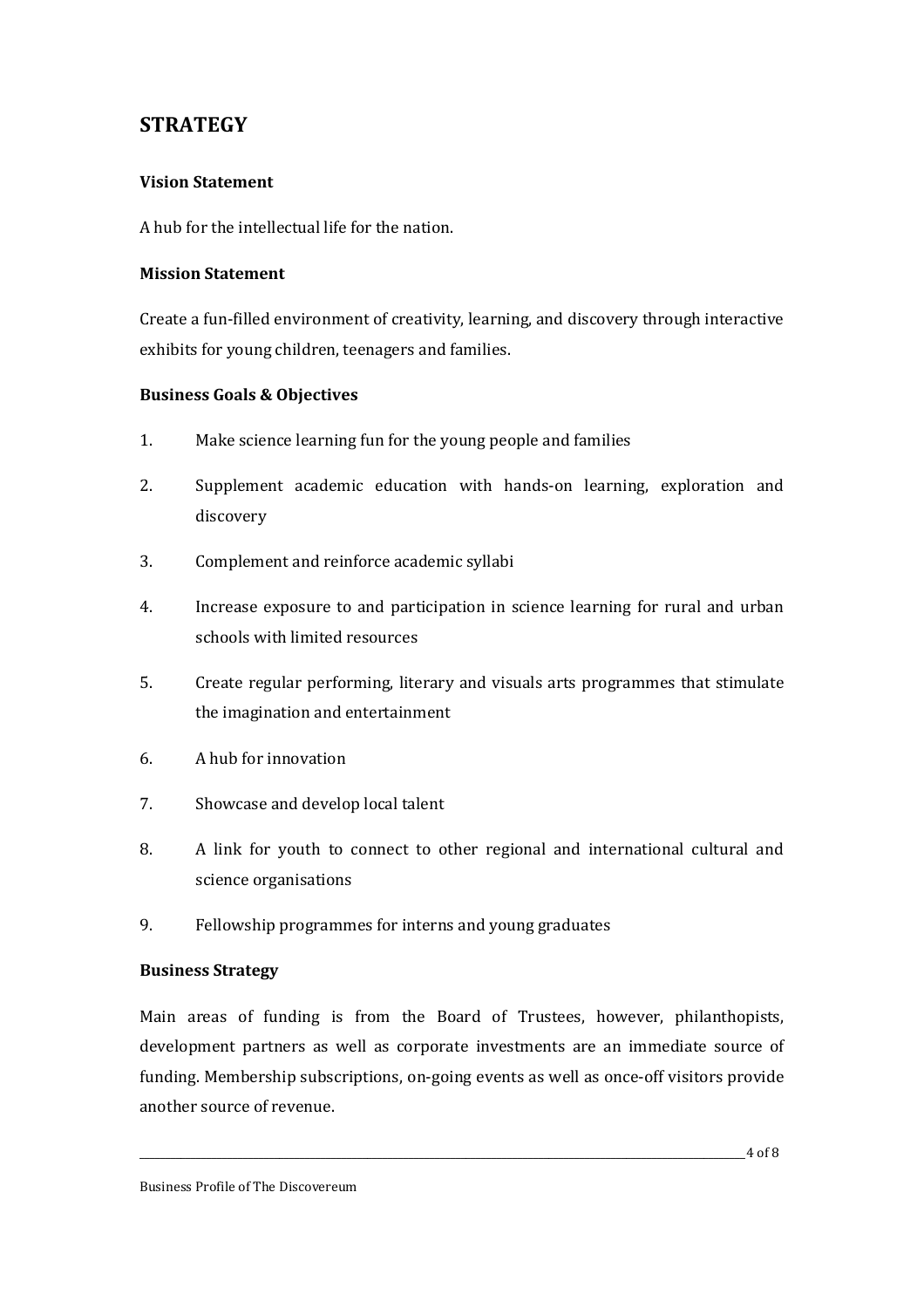#### **Economic Intent**

- 1. Not-for-profit
	- 1. While registered as a not-for-profit organisation, the Discovereum will operate using innovative business principles in order to become selfsufficient within five years. At this point, profits will be used to establish Discovereum centres firstly in Zimbabwe's major cities, and eventually spread across Southern Africa.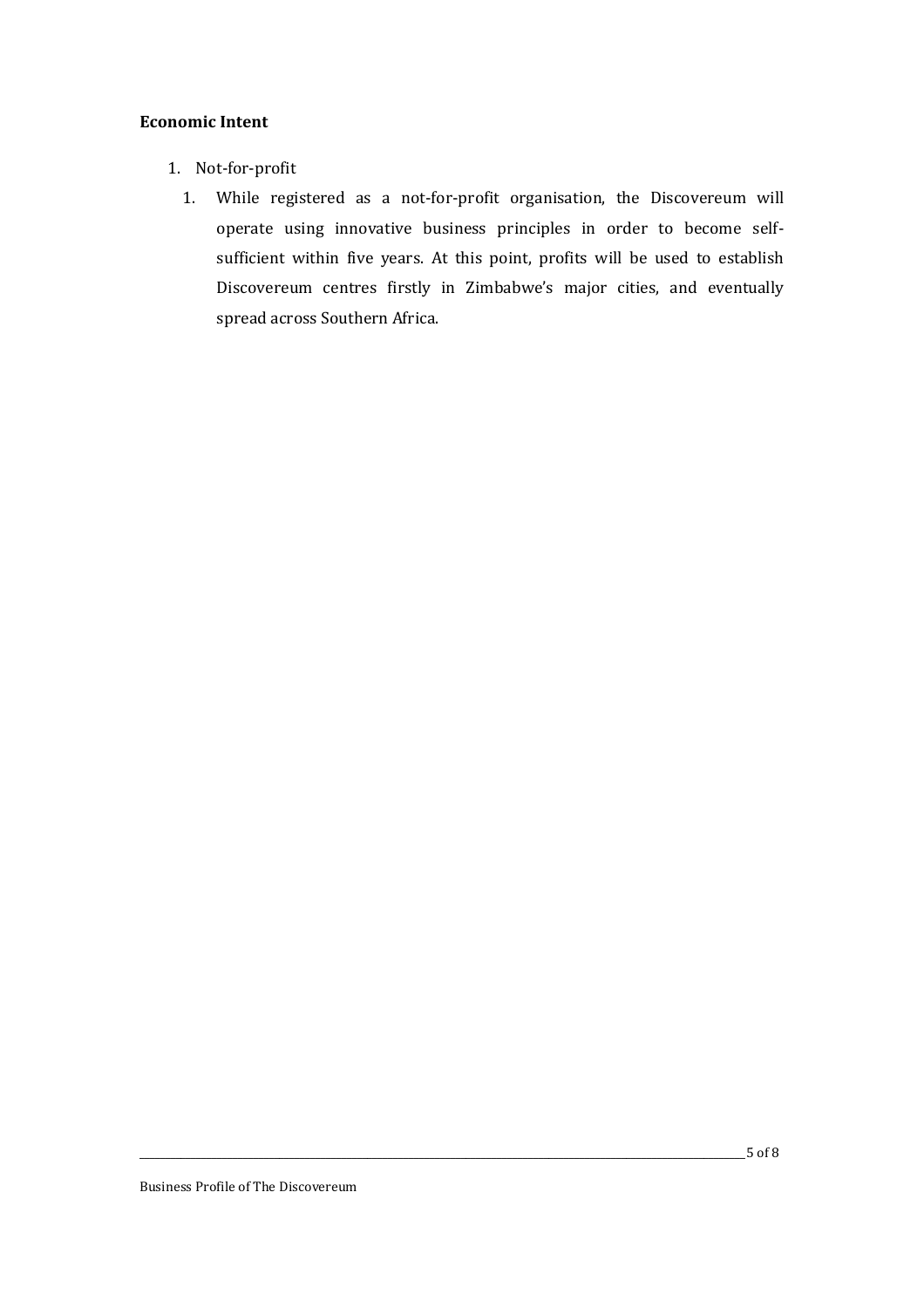# **BUSINESS CONCEPT**

#### **What The Business Does**

- 1. School holiday camps where children can interact, learn from one another, discover their hidden talents and passions.
- 2. Varying weekend programmes, which are designed to be engaging, entertaining and educating.
- 3. Monday programmes for schools with limited resources. Schools in underserved communities in and around Harare may make reservations for a group of students to tour the museum, explore and have a hands-on experience in the science laboratory.
- 4. Mobile unit for rural and urban schools, which are further away from Harare. This mobile unit would be a mini version of the museum.
- 5. Innovation camps and competitions for children with recognition and prizes.
- 6. Internship programmes and Fellowships:
	- 1. Research interns: Eligible to children who would have completed their Ordinary Levels or Advanced Level studies and awaiting results.
	- 2. Health Sciences interns: includes learning about diagnosis, how to measure vitals, the human body systems and processes, preventative measures and curbing infectious diseases.
	- 3. Arts Interns: art research, archiving, assist in show openings and exhibitions for local art galleries.
	- 4. Technology internships: include enlightenment on how to design and create simple applications, how the Internet works, new technological discoveries from around the globe.
	- 5. Non-profit and business internships: children research about entrepreneurship, how to start projects, think up a business idea, develop management as a group, implementing the idea and evaluate sustainability of the business, whether to continue or make changes by the end of the internship.

#### **Business Competitiveness**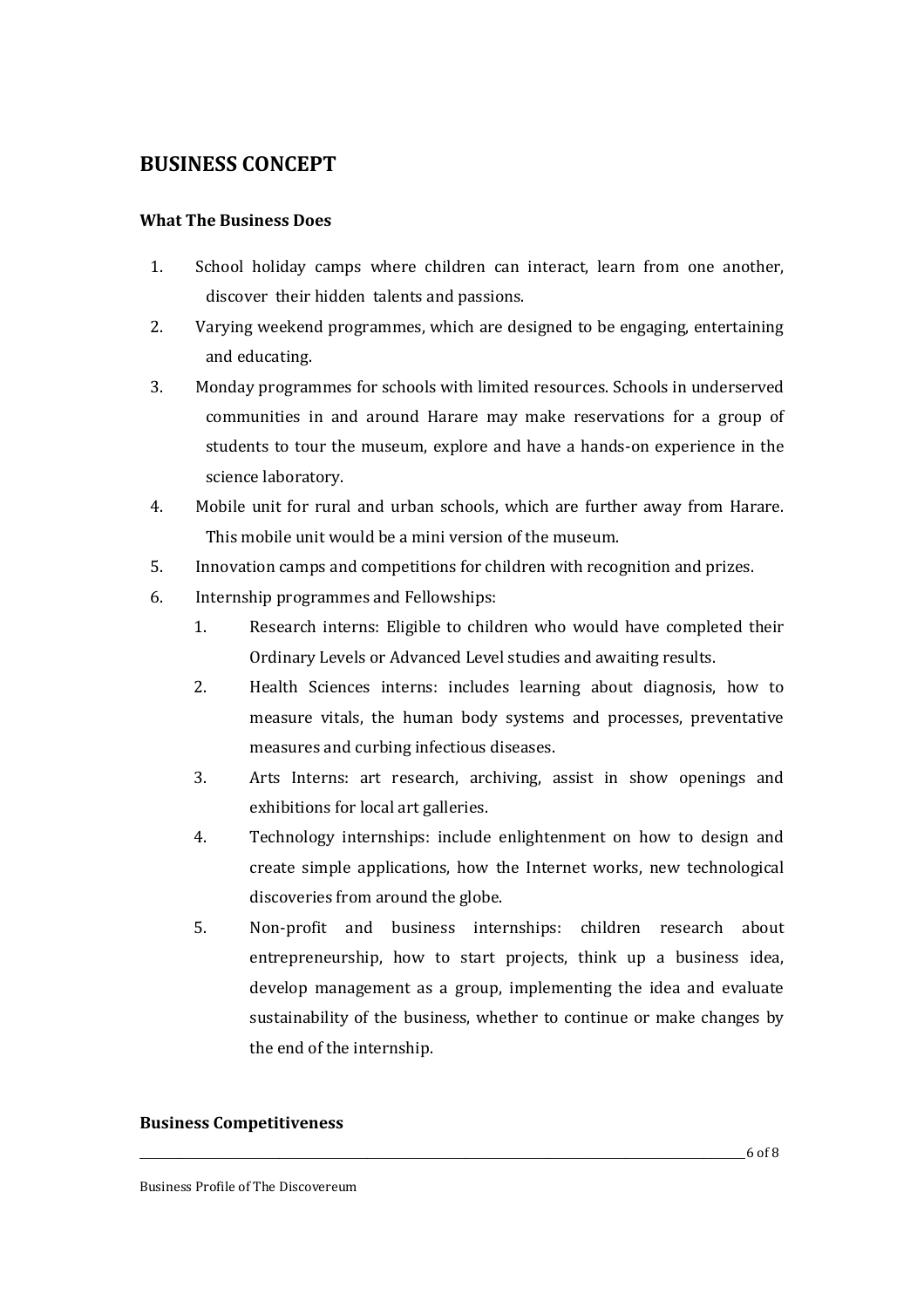- 1. The only children's museum of its kind in Zimbabwe
- 2. Centrally located and easily accessible to the public.

## **Quality Policy & Objectives**

- 1. Adhere to laws governing children's museums
- 2. Ratify and implement policies set by global children's museums associations and partner networks

#### **Business Model**

Decision-making is centralised with the Board of Trustees that sets the vision that the management team implements. Quarterly reports are generated, and a larger annual report is produced by the management team.

#### **Partnership Model**

The Discovereum adopted the Alliance partnership model, and our creative approach to business enables the potential to pursue agreed business goals with our partners, whilst keeping each organisation independent.